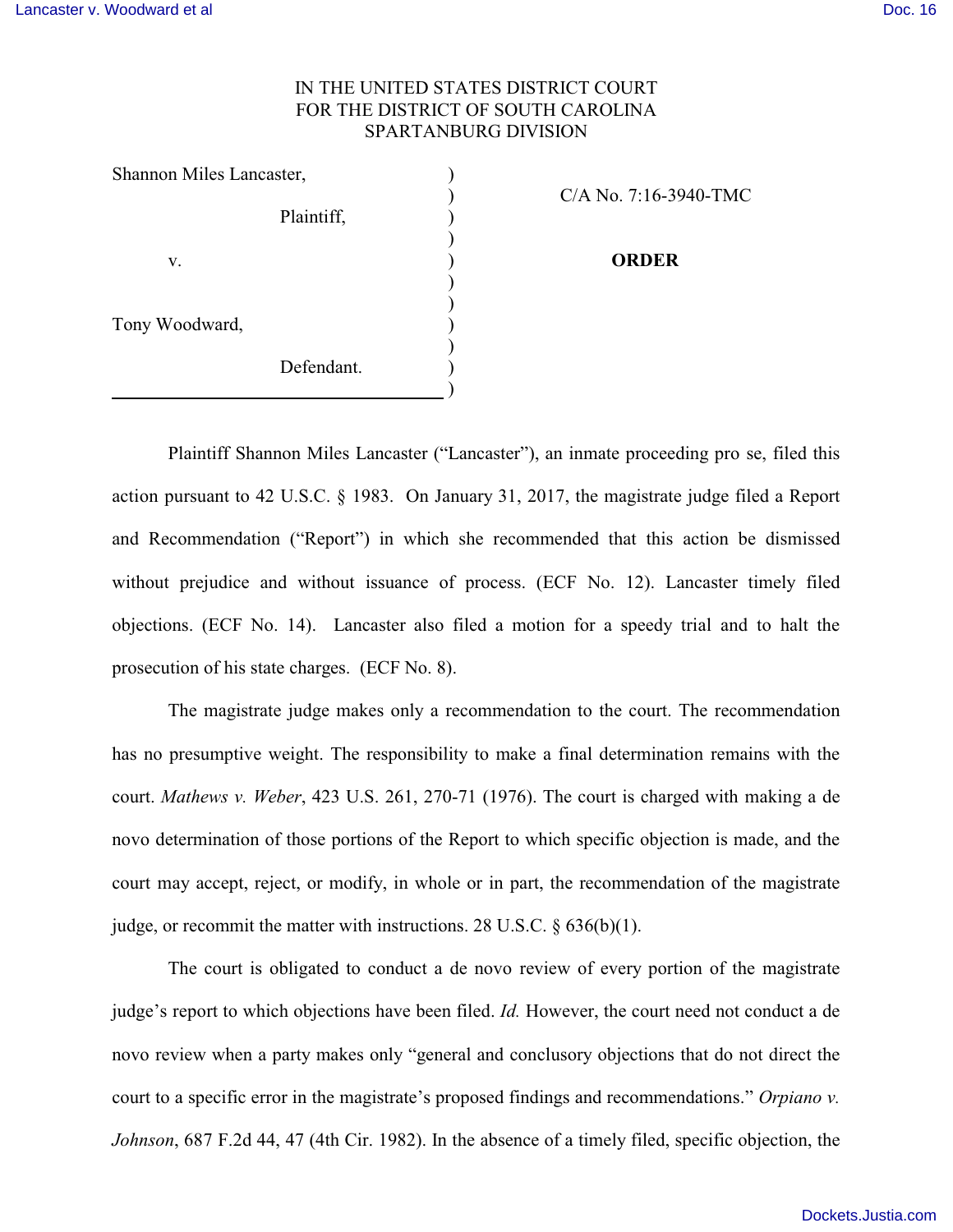magistrate judge's conclusions are reviewed only for clear error. *See Diamond v. Colonial Life & Accident Ins. Co.*, 416 F.3d 310, 315 (4th Cir. 2005).

Briefly, Lancaster alleges Defendant Tony Woodward, an officer with the Spartanburg County Sheriff's Office, committed perjury on May 12, 2016, by charging him with several drug charges after finding drugs in a car where Lancaster was a passenger. (Compl. at 3-5). He is seeking the dismissal of his pending charges, a delay in the prosecution of the state charges, and punitive damages. (Compl. at 6).

In her Report, the magistrate judge recommends that the court dismiss this action without prejudice and without issuance and service of process for several reasons. First, as to the false arrest claim, the magistrate judge concludes that Lancaster fails to state a false arrest claim because a grand jury indicted Lancaster. (Report at 4-5). Further, the magistrate concludes that the complaint is barred by *Younger v. Harris*, 401 U.S. 37 (1971) (holding that federal courts should not interfere with state criminal proceedings except in the most narrow and extraordinary of circumstances), because Lancaster can raise his claims in state court. (Report at 5-6). Finally, the magistrate judge recommends that Lancaster's pending motion for a speedy trial and to halt the state prosecution be terminated as moot. (Report at 6-7).

In his objections, Lancaster contends that the grand jury should not have indicted him because he was merely a passenger in the car and he did not own the car. (Objections at 1). He states that he did not have any drugs or weapons on him. *Id*. He further alleges the Officer Woodward did not have a search warrant and he never gave his consent to the search. *Id.* Lancaster merely restates his allegations and does not address the recommendations in the Report.

Therefore, after a thorough review of the Report and the record in this case pursuant to the standard set forth above, the court finds Plaintiff Lancaster's objections are without merit and adopts the Report (ECF No. 12), and this action is **DISMISSED** without prejudice and without